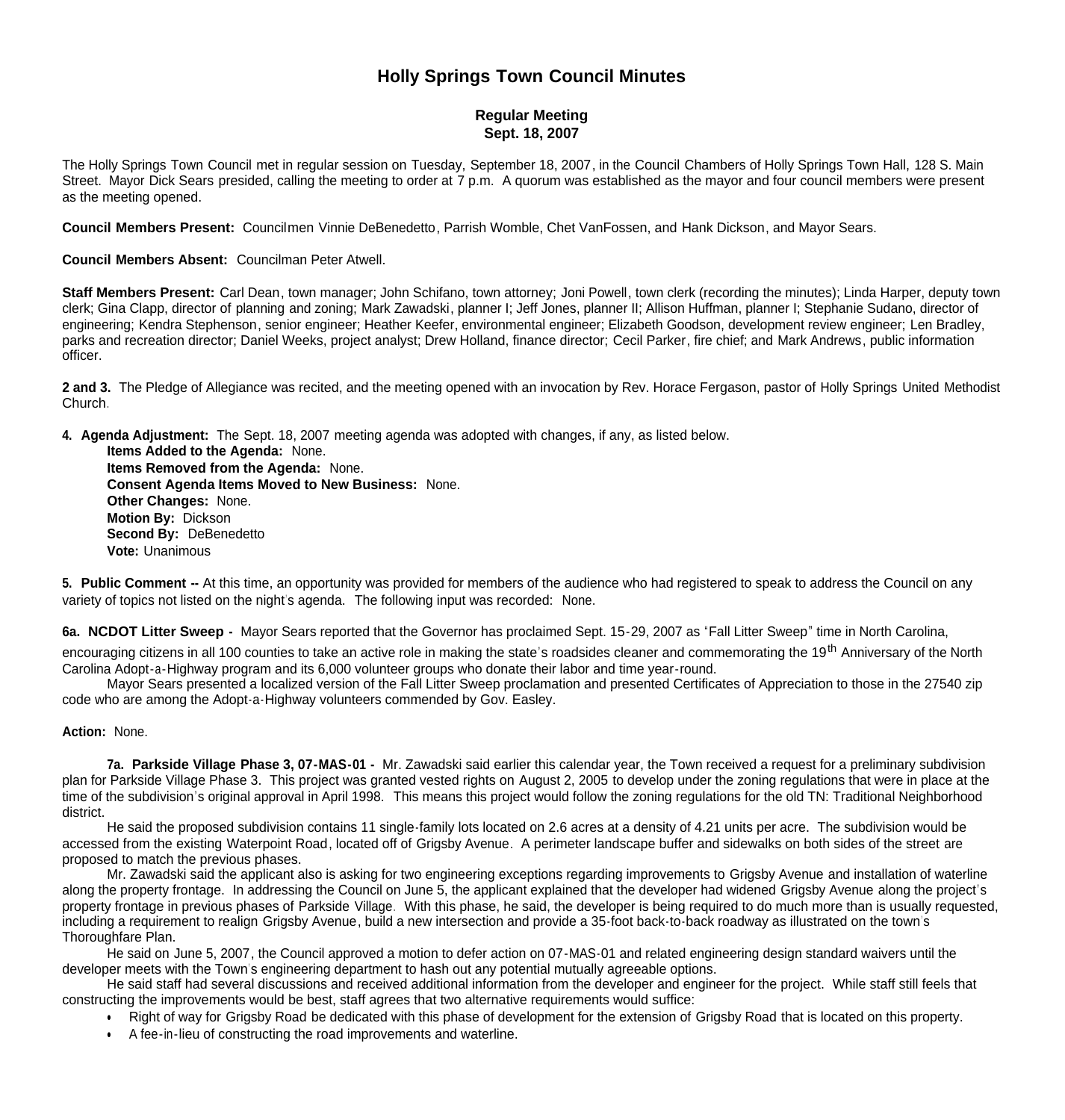**Action #1:** The Council approved a motion to approve an exception to the Engineering Design and Construction Standards Section 3.02, UDO Section 7.07-B14 and Town of Holly Springs Thoroughfare Plan in association with preliminary plan #07-MAS-01 for Parkside Village Phase 3 to allow a fee-in-lieu of construction of the road improvements along Grigsby Avenue as submitted by Spaulding and Norris, project number 640-07, date revised 5/7/07.

 **Motion By:** DeBenedetto **Second By:** Womble **Vote:** Unanimous.

 **Action #2:** The Council approved a motion to approve an exception to the Engineering Design and Construction Standards Section 6.03-A in association with preliminary plan #07-MAS-01 for Parkside Village Phase 3 to allow a fee-in-lieu of construction of the water line along Grigsby Avenue for entire property frontage as submitted by Spaulding and Norris, project number 640-07, date revised 5/7/07.

 **Motion By:** DeBenedetto **Second By:** Womble **Vote:** Unanimous.

 **Action #3:** The Council approved a motion to approve preliminary plan #07-MAS-01 for Parkside Village Phase 3 as submitted by Spaulding and Norris, project number 640-07, dated revised 5/7/07 with the following conditions:

- 1) Fee-in-lieu of pump station upgrade will be required.
- 2) Prior to Final Plat, the following must be completed:
- a) Payment of fees-in-lieu of land dedication in the amount of \$904/unit.
	- 3) The following items are to be included with  $1<sup>st</sup>$  construction drawing submittal (later in the approval process):
- a) A comprehensive drainage area map with supporting calculations will need to be submitted.
- b) The Somerset Basin Flood Study will need to be updated with this phase.
- c) Riparian Buffer Homeowner education packet must be submitted with first erosion control plan submittal.
	- 4) Within 10 business days of Town Council approval, revised plans are to be submitted to address the following items (unless otherwise approved by Town Council with an exception):
- a) Show the right-of-way dedication required for Grigsby Avenue and include a note that states that a fee-in-lieu will be paid for the construction of road improvements & water line on Grigsby Avenue in accordance with Town standards for Grigsby Avenue (35' btb on 60' ROW).  **Motion By:** DeBenedetto
	- **Second By:** Womble
	- **Vote:** Unanimous.

**7b. Sunset Lake Commons Shopping Center, 06-MAS-10 -** Ms. Huffman said phase I of the Sunset Lake Commons project has been approved and constructed. Now the developers would like to develop Phase II of the project. After several meetings with staff, it was staff's determination that the shopping center needed to be master planned. She said in completion of a master plan the developer is required to provide a conceptual lot layout, where utilities will be located and where the internal road network would possibly be located. After the approval of the master plan, the applicant would then submit for a major subdivision plan that would be reviewed administratively and would allow the developer to the plat the lots for sale. It is not until the specific development plans are prepared that the Planning Board and Town Council would review the specific development requests for this project.

 Ms. Goodson addressed the engineering issues of the project. She said during the Town Council meeting on August 21, 2007, the Town Council requested that the developer revisit the road improvements that would be completed at the time of the first two lots (also referred to as Phase 2a). Specifically, the Council felt that the intersection of Optimist Farm Road and Sunset Lake Road needed to be improved to address existing traffic concerns. The developer met with staff and agreed to completing an addendum to the TIA approved for this development to study this intersection and evaluate the improvements needed to address capacity and function of the intersection for 2-3 years.

 Ms. Goodson said this TIA has been completed and included updated traffic counts for this area and shows that the requirements needed for this intersection at this time include constructing a northbound right-turn lane on Sunset Lake Road and lengthening the existing southbound left turn lane on Sunset Lake Road in addition to the proposed traffic signal to be installed by the Town. The developer has agreed to construct the turn lanes as a part of Phase 2a.

 **Action:** The Council approved a motion to approve master plan #06-MAS-10 for Sunset Lake Commons as submitted by Jerry Turner & Associates, dated revised 08/13/2007 with the following conditions:

- 1) The greenway approved on the master plan must be completed before the build out of Phase II. Please provide plans for the completion of greenway trail as shown on plans. *(Note that Phase 1 greenway trail will be completed with Phase 2)*
- 2) The following items will need to be included and completed with the development of Phase 2a:
	- a) Dedication of right-of-way for the entire development shall be recorded.
	- b) Prior to the Construction Drawings of this phase (2a), the following will need to be completed:
		- i) Optimist Farm Road realignment right-of-way deed will need to be returned to the town
	- c) The requirements outlined in the TIA addendum will need to be completed including constructing a northbound right-turn lane on Sunset Lake Road and lengthening the existing southbound left turn lane on Sunset Lake Road – See the TIA for specifics of these requirements.
- 3) The following items will need to be included and completed with the next portion of the development of Phase 2 (any lot in Phase 2 other than those included in Phase 2a):
	- a) The full road improvements and sidewalk will be constructed on the development side of Sunset Lake Road from where the widening ends now all the way to the Optimist Farm Road intersection.
	- b) An exclusive right turn lane will be constructed on Optimist Farm Road at the intersection.
- 4) The following items will need to be included and completed with Phase 3 development plans: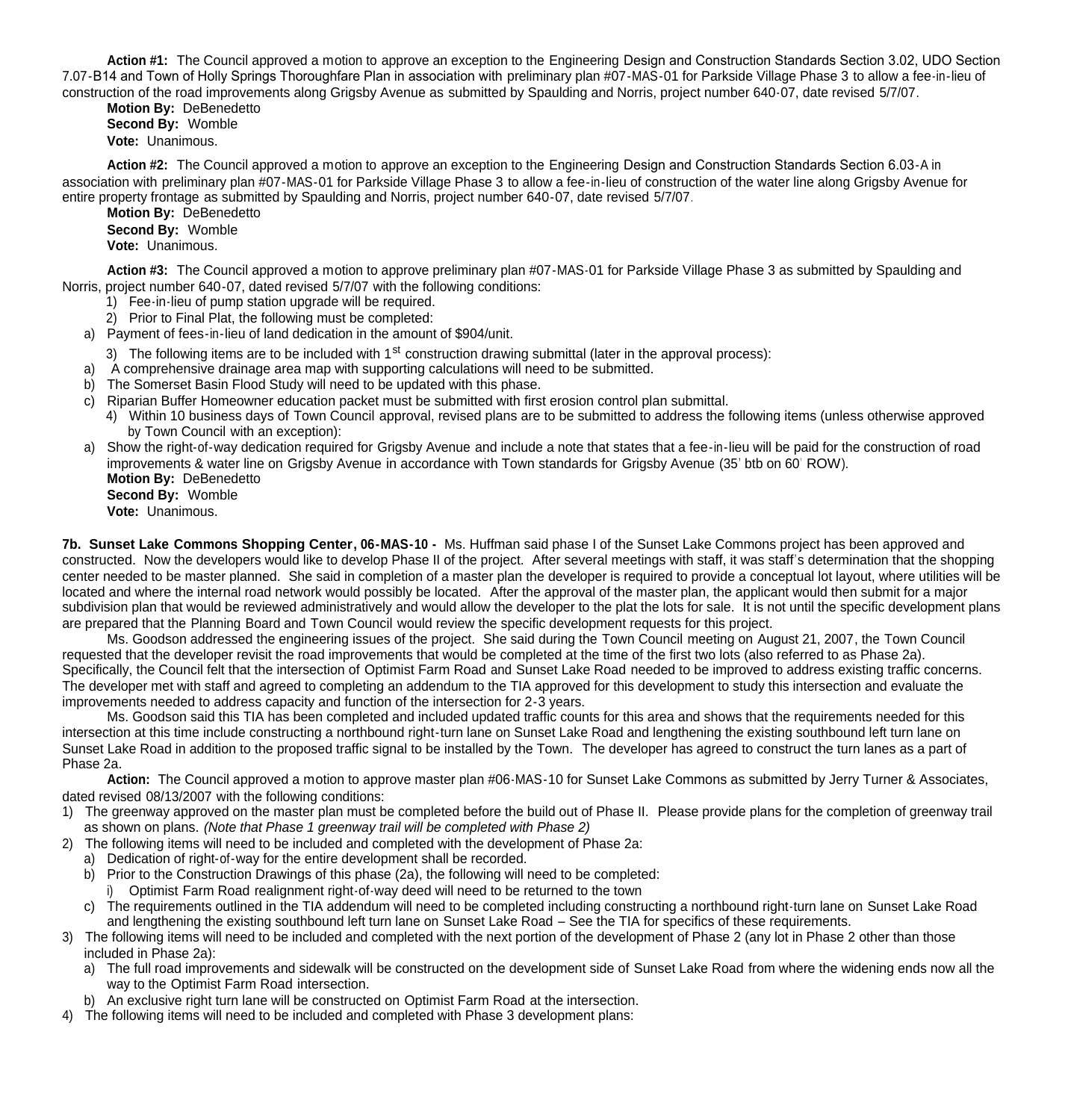- a) Install a decorative traffic signal at Sunset Lake Road and Optimist Farm Road.
- b) All remaining improvements of the Master Plan.
- 5) Fee-in-lieu of pump station upgrade will be required.
- 6) The following items are to be addressed with  $1^{st}$  construction drawing submittal (later in the approval process):
- a) A comprehensive drainage area map and supporting calculations will be required.
- 7) Through several reviews and meetings with the developer and staff, the master plan has changed from what was originally submitted, therefore the following list of conditions represent comments that need to be addressed on the plans prior to the approval notice being issued. Within 10 business days of Town Council approval of this Master Plan, revised plans will need to be submitted to include the following items:
	- a) Show utility easements for all water or sewer lines outside of the public right-of-way.
	- b) Remove the reference for if required from the note referencing the stream crossing for the Lassiter Road extension.
	- c) Please clarify the note about the Town's help with obtaining right-of-way to state for the Yates property only.
	- d) Prior to the approval of Sunset Lake Commons Phase 2 the developed open space specified in note 4. b., located on the plans, needs to be submitted to the Department of Planning and Zoning for review and approval.
	- e) Remove internal landscape buffer between the out parcels located within the Master Plan and around the existing residential parcel this will be addressed during Preliminary Plan Review.
	- f) Revise plans to reflect clearly the boundary of the individual phases of this Master Plan (specifically where Phase 2a stops and Phase 2b continues). **Motion By:** Womble
		- **Second By:** Dickson
		- **Vote:** Unanimous.

**8a. Public Hearing: Ordinance 07-16 (07-UDO-07) -** Ms. Huffman said staff suggests making the following revisions to correct grammatical errors, help clarify and improve the applicability of UDO Section 7.06 & 7.09. The Planning Board has reviewed this proposal and recommends approval.

| UDO Section # | Page #     | <b>Suggested Modification</b>                                                                             |        |
|---------------|------------|-----------------------------------------------------------------------------------------------------------|--------|
| Section 7.06  | $7.06 - 6$ | <b>Part 1:</b> Greenways - change "chase" to "case"                                                       | edefin |
|               |            |                                                                                                           |        |
| Section 7.06  | $7.06 - 7$ | <b>Part 2:</b> Types of Buffer Areas - either define and determine what "Landscape Easement" is or remove |        |
| Section 7.09  | $7.09 - 4$ | <b>Part 3:</b> Add clarification re: required for sidewalks in large parking lots                         |        |

the public hearing to accept input. The following comments were recorded: None.

There being no input, the public hearing was closed.

 **Action #1:** The Council approved a motion to accept and agree that the following statement is true: "The requested UDO Text Amendment is consistent with the Holly Springs Ten Year Comprehensive Growth Plan Policies for Land Use. The proposed modifications to the Section 7.06, Special Regulations: Lot Design and Public Place Reservation and Section 7.09, Special Regulations: Open Space Regulations creates enforceable ordinances to enact Policies."

 **Motion By:** Dickson **Second By:** DeBenedetto **Vote:** Unanimous.

 **Action #2:** The Council approved a motion to adopt Ordinance 07-16 enacting Unified Development Ordinance Amendment #07-UDO-07 to modify the text of UDO Section 7.06, Special Regulations: Lot Design and Public Place Reservation, and Section 7.09, Special Regulations: Open Space.

 **Motion By:** Dickson **Second By:** DeBenedetto **Vote:** Unanimous.

A c*opy of Ordinance 07-16 is incorporated into these minutes as addendum pages.*

**8b. Public Hearing: Bridgewater Townhomes, 07-DP-09 –** Mr. Zawadski said the Town has received a request for a development plan approval for 9.3 acres accessed by Anchor Creek Way and located adjacent to the Bridgewater Subdivision. The proposed development plan includes 34 2- and 3-story townhouse units which would be accessed by a new private street that would connect with the existing Anchor Creek Way.

He said thirteen off-street parking spaces are proposed throughout the site as well as a sidewalk on one side of the street. A total of 5.64 acres (1.15 acres developed and 4.49 acres passive) of open space are proposed throughout the site.

 He said the front elevations of the townhouses are proposed to be constructed primarily of horizontal vinyl siding, shakes, and stone. Other architectural elements include multiple building materials, standing seem metal roofs, shutters, façade modulation, roofline variation, decorative fencing, and porticos. The side and rear elevations are proposed to be constructed with vinyl siding and shakes and include a horizontal band and shutters.

 Councilman DeBenedetto commended the applicant for the energy star rating of the project design. He asked the difference between hardiplank and vinyl siding, particularly as the difference pertains to fire ratings in light of recent townhome project fires in other cities.

 Tom Spaulding, 972 Trinity Road, Raleigh – Mr. Spaulding is the project designer. He addressed the Council on the question of the hardiplank compared to vinyl siding. He said in his research of the Raleigh fire, there were several factors that really had nothing to do with the exterior building material. Contributing factors to the fire were the wind and the dryness of the area. He pointed out that builders are rated higher for environmental ratings for using vinyl rather than concrete composite materials. He said Mr. Brian Cope could provide more information on why.

Brian Cope – Mr. Cope, with Anderson Homes, addressed the Council on the question of vinyl siding. He said Anderson Homes uses 2-hour firewall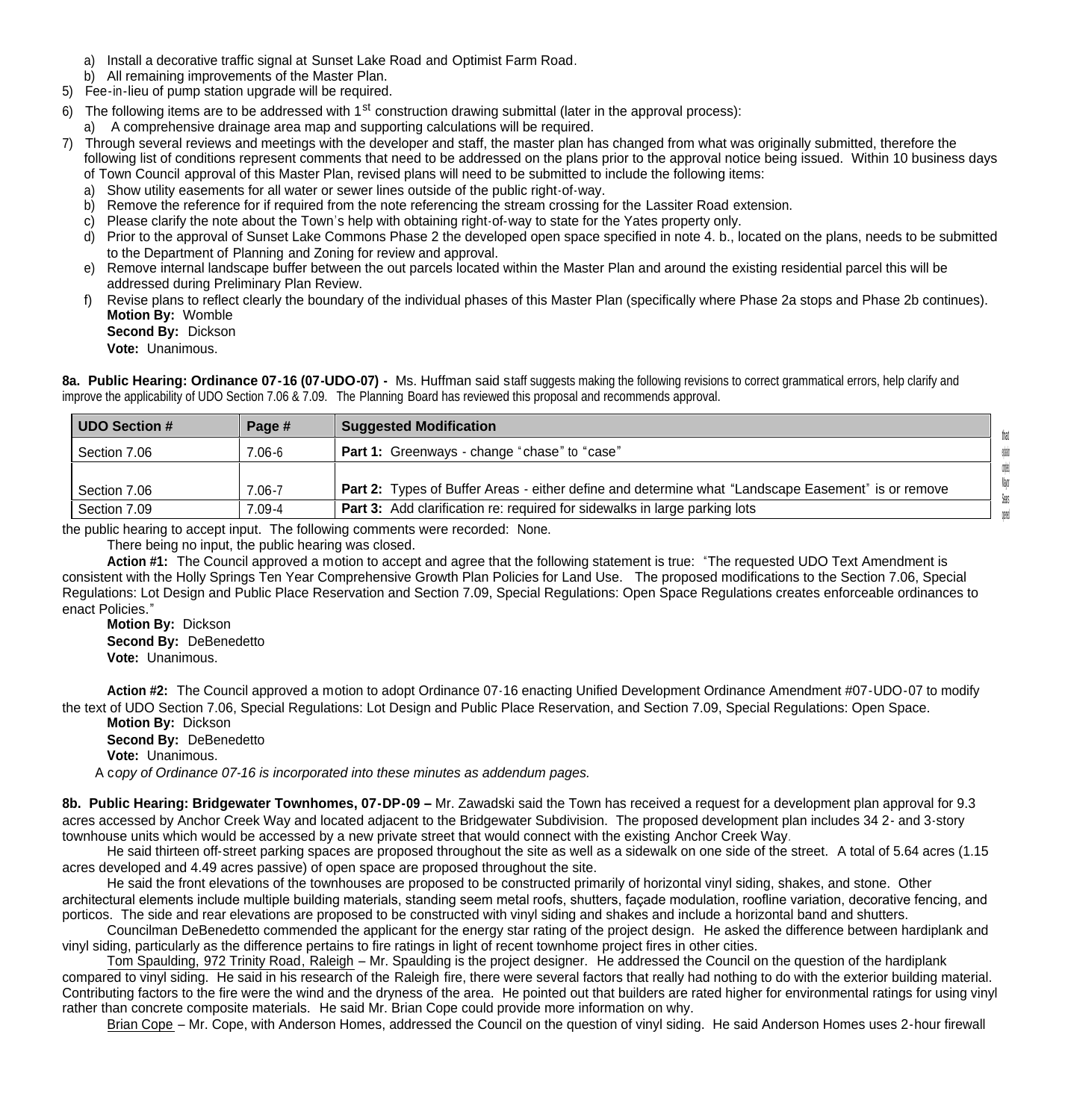between units to mitigate the potential for fires to spread so quickly.

 He explained that vinyl siding is a more environmentally sound material and given more "green points" than hardiplank because once it is installed, there is no maintenance or painting required that would introduce substances into the environment.

Councilman VanFossen commented that vinyl siding may be more environmentally sound, but it is not as attractive.

 Mr. Cope agreed that this used to be the case; however, he said the vinyl siding of today is more attractive than it used to be. He also noted that, according to the Census Bureau, that vinyl siding is second only to stucco as the preferred exterior covering for homeowners in the \$300,000 home value range.

 Councilman DeBenedetto said he still feels that hardiplank is a safer, more fire-resistant material than vinyl. He asked if there was an opportunity to use hardiplank in the project.

 Mr. Spaulding said the developer is getting higher green points for using vinyl and the cost of hardiplank versus vinyl may not be in keeping with the project price point.

 Councilman DeBenedetto maintained that the development's Silver Star rating may not be effected by the elimination of only 3 points that were awarded for the vinyl siding.

With that explanation completed, Mayor Sears opened the public hearing to accept input. The following comments were recorded: None. There being no input, the public hearing was closed.

Councilman Dickson asked how long the driveways were. Mr. Spaulding said in most cases, they were 20 feet beyond the sidewalk.

Councilman Dickson said his concern would be the driveway or on-street parking in front of homes with front-load one-car garages. Mr. Spaulding explained that boundary restrictions limit the design of the townhomes.

 **Action:** The Council approved a motion to approve development plan #07-DP-09 for Bridgewater Townhomes as submitted by Spaulding and Norris, project number 629-06, dated revised 8/10/07 with the following conditions:

- 1) Fee-in-lieu of pump station upgrade will be required
- 2) Prior to Final Plat, the following must be completed:
	- a) Home Owner's Association covenants shall be submitted to and approved by the Department of Planning & Zoning and Engineering Department, and then subsequently recorded that establish an HOA to maintain the private open spaces, streets, parking areas, lighting, recreation areas, greenways, ponds, lakes, private sewer collection, private drainage easements, etc.
	- b) Payment of fees-in-lieu of land dedication in the amount of \$927/unit.
- 3) Prior to issuance of a building permit, revised plans that include the following revisions shall be submitted to and approved by the Department of Planning and Zoning:
	- a) Replace 'Euonymus' shrub with a comparable native species on the landscape plan.
	- b) Provide elevations for the proposed gazebo which utilize similar colors and materials as the townhouses.
- 4) The following items are to be included with the first construction drawing submittal (later in the approval process):
	- a) Documentation shall be provided for offsite sewer easement on Windcrest Community Association Inc. property
	- b) A comprehensive drainage area map with calculations.
	- c) An update to the Windcrest Flood study.
	- d) All environmental permits for the entire project.
	- e) Provide a signed USACE wetlands map. (*Since USACE is not currently providing signed wetlands maps, please provide an Engineering signed and*  sealed letter with map stating that you have met with a USACE representative in the field to determine where the wetlands and other jurisdictional *features are located on the property.)*
- 5) Riparian Buffer Homeowner education packet must be submitted with first Erosion Control Plan submittal.

# **Motion By:** VanFossen

**Second By:** Womble

 **Vote:** The motion carried following a 3-2 vote. Councilmen DeBenedetto and Dickson voted against the motion. Councilmen Womble and VanFossen voted for the motion. Mayor Sears voted for the motion, breaking the 2-2 tie.

**8c. Public Hearing: Townes at Arbor Creek, 07-DP-13 –** Ms. Huffman said development plan 07-DP-13 is one of the last parcels in the Arbor Creek Planned Unit Development that has not been developed.

 She said in the PUD document, the parcel is designated as mixed use/townhomes. The applicant is asking for 19 townhome units to be placed on the 2.12 acres. The Arbor Creek PUD Master Plan does not provide any specific development regulations for townhome projects; therefore, the site plan is to be in conformance with the Town's UDO Section 2.06, R-MF-8 regulations.

 She said the PUD does specify perimeter buffer requirements, so the Sunset Lake Road and eastern property line landscape areas are designed to the PUD regulations, not to the Town's typical landscape criteria. The Town's ordinance would require the thoroughfare buffer along Sunset Lake Road to be a 50-foot buffer instead of a 40-foot buffer.

 With that explanation completed, Mayor Sears opened the public hearing to accept input. The following comments were recorded: None. There being no input, the public hearing was closed.

Councilman DeBenedetto said he had similar questions about the use of vinyl siding as he did with the previous agenda topic.

Councilman Dickson said his concerns with this plan, as with the previous agenda item, would be the front yard driveways and on-street parking in front of homes with front-load one-car garages.

Councilman VanFossen said he feels vinyl siding is not attractive and that this plan is custom-suited for rear-loaded garages, which would be more acceptable.

Ms. Huffman explained that the applicant was unable to attend the Council meeting to address questions.

**Action:** The Council approved a motion to defer action on 07-DP-13 for the Townes at Arbor Creek until such time as the applicant could speak to concerns raised by Council members.

**Motion By:** Womble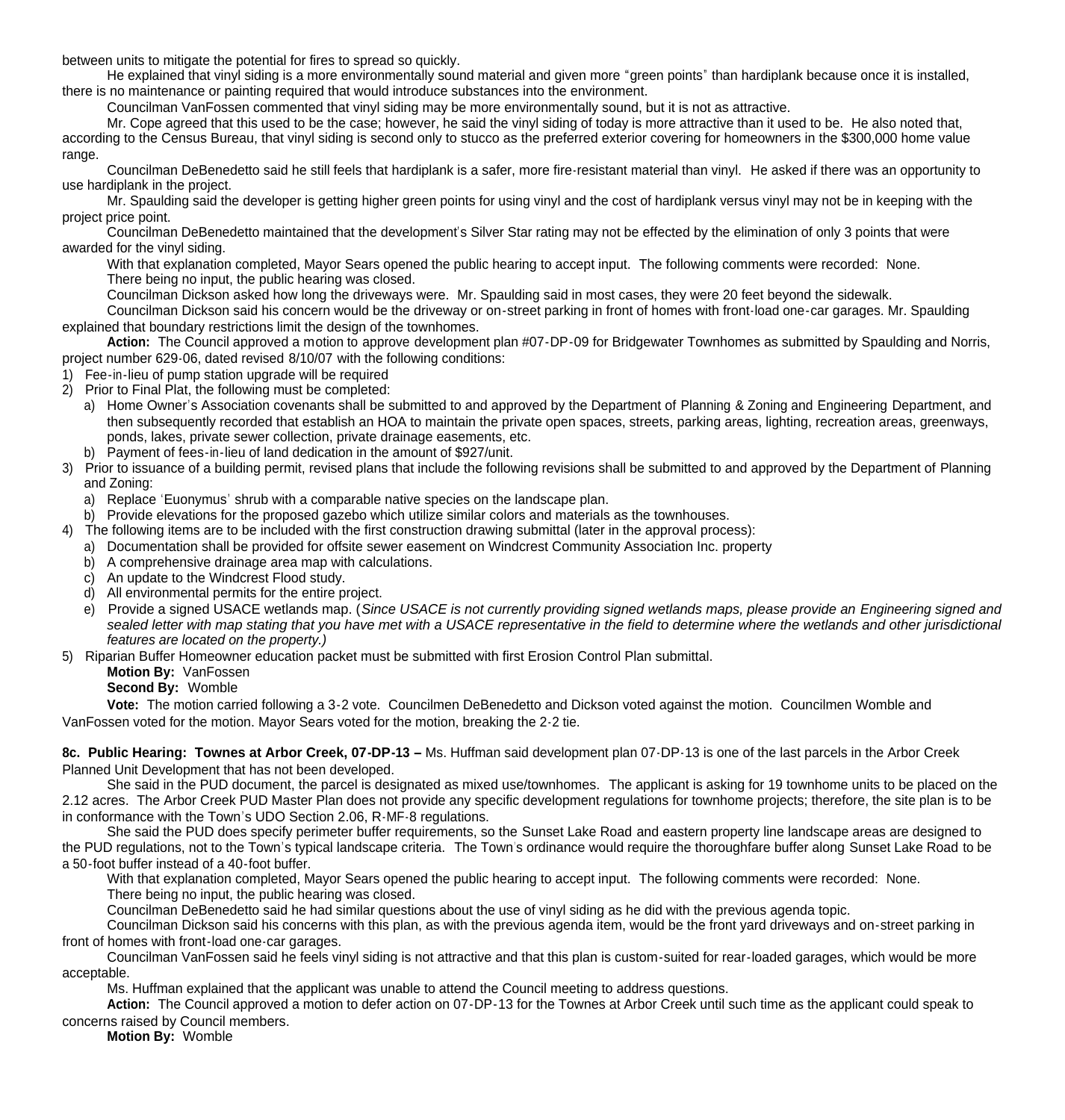**Second By:** DeBenedetto **Vote:** Unanimous.

**8d. Public Hearing: Special Exception Use Petition, 07-SEU-07 –** Ms. Huffman said this project would be located in Phase II of the Sunset Lake Commons Shopping Center on out parcel 6, which is the lot located next to the main center in Phase I. The applicant is proposing a tire and auto service center (with services limited to those associated with standard oil changes) as well as a detached carwash.

 Ms. Huffman said both the carwash and the tire and auto service center are classified as Special Exception Uses and are not permitted by right. She said the subject parcel is located in the Northeast Gateway Plan where automobile uses are not recommended since they are not conducive to creating an urban village atmosphere for a social meeting place and to being pedestrian-oriented.

 She said the project originally was designed on one of the centrally located parcels within Phase 2 of the center and was scheduled to go to the May Planning Board meeting; however, after the applicant received the staff report, the project was then pulled and taken to the Technical Review Committee (TRC) for input. The applicant attended the TRC meeting on June 5 receiving an unfavorable opinion. TRC members were concerned because the use would be located in the Northeast Gateway Area and on a highly visible lot within the center.

 Ms. Huffman said once the applicant received the Planning Board staff report and received TRC feedback, the project was placed on hold. The plan was to relocate and redesign.

 Ms. Huffman said the petitioner has relocated the proposed use to a parcel that is not as visible, has placed the building closer to the street to create a pedestrian-friendly streetscape with on-street parking, and has re-designed the building to remove the "pull through" service bays and replaced them with "pull in and back out" bays, thus creating an external appearance that the facility is not an oil change facility from the street.

 Councilman DeBenedetto asked if tires would be a primary part of the business, since application information indicated that tires would not be. With that explanation completed, Mayor Sears opened the public hearing to accept sworn testimony and qualified evidence. Under oath administered by the Deputy Town Clerk, the following provided testimony to be recorded:

Don Kennedy, 4400 Dewees Ct., Raleigh – Mr. Kennedy is the applicant. He explained that the primary business of the center would be oil change, although tires and the car wash would be secondary.

There being no further testimony, the public hearing was closed.

Councilman VanFossen said he is not a fan of auto service uses in a shopping center. He said he feels the applicant has done a good job of building design but does not feel the town should set the precedent

 **Action #1:** The Council approved a motion to make and accept the findings of fact to be recorded in the minutes for Special Exception Use Petition #07- SEU-07 for Sunset Tire and Lube to allow for a carwash and a tire and auto service center (with tire sales and service and auto service limited to those services associated with standard oil changes) as submitted by BNK, project number 0700600R, dated revised 7/30/2007. A special exception use may be granted upon the presentation of sufficient evidence to enable a written determination that:

- a) The proposed use will not be injurious to the public health, safety, comfort, community moral standards, convenience or general welfare;
- b) The proposed use will not injure or adversely affect the adjacent area;
- c) The proposed use will be consistent with the character of the district, land uses authorized therein, and the Town of Holly Springs Comprehensive Plan;
- d) The proposed use shall conform to all development standards of the applicable district (unless a waiver of such development standards is requested as part of the special exception use petition and approved as set forth above, in which case the proposed use shall conform to the terms and conditions of such waiver).
- e) Access drives or driveways are or will be sufficient in size and properly located to: ensure automotive and pedestrian safety and convenience, traffic flow as set forth in Section 7.09 – Pedestrian Circulation and Vehicular Area Design; and, control and access in case of fire or other emergency;
- f) Off-street parking areas, off-street loading areas, trash enclosures, trash pick-up and removal, and other service areas are located so as to be safe, convenient, allow for access in case of emergency, and to minimize economic, glare, odor, and other impacts on adjoining properties and properties in the general neighborhood;
- The lot, building or structure proposed for the use has adequate restroom facilities, cooking facilities, safety equipment (smoke alarms, floatation devices, etc.), or any other service or equipment necessary to provide for the needs of those persons whom may work at, visit or own property nearby to the proposed use;
- Utilities, schools, fire, police and other necessary public and private facilities and services will be adequate to handle the needs of the proposed use;
- i) The location and arrangement of the use on the site, screening, buffering, landscaping, and pedestrian ways harmonize with adjoining properties and the general area and minimize adverse impacts; and,
- j) The type, size, and intensity of the proposed use (including but not limited to such considerations as the hours of operation and numbers of people who are likely to utilize or be attracted to the use) will not have significant adverse impacts on adjoining properties or the neighborhood.
	- **Motion By: DeBenedetto**

### **Second By:** Dickson

 **Vote:** The motion carried following a 3-1 vote. Councilmen DeBenedetto, Womble and Dickson voted for the motion. Councilman VanFossen voted against the motion..

 **Action #2:** Having made findings of fact that the project meets the requirements to be granted a Special Exception Use, motion to approve Special Exception Use Petition #07-SEU-07 to allow for a carwash and a tire and auto service center (with services limited to those associated with standard oil changes) for Sunset Tire and Lube as submitted by BNK, project number 0700600R, dated revised 7/30/2007 with the following conditions:

1. All conditions of approval for Sunset Lake Commons Master Plan (06-MAS-10) and Sunset Lake Commons Phase 2 (07-MAS-03) will also apply to this project. *Note that approval of this plan is pending approval of the Sunset Lake Commons Master Plan (06-MAS-10) by Town Council and Administrative Approval of Sunset Lake Commons Phase 2 Preliminary Plan (07-MAS-03).* 

2. Fee-in-lieu of pump station upgrade will be required.

3. The following items are to be included with 1<sup>st</sup> construction drawing submittal (later in the approval process):

a. A comprehensive drainage area map and supporting calculations.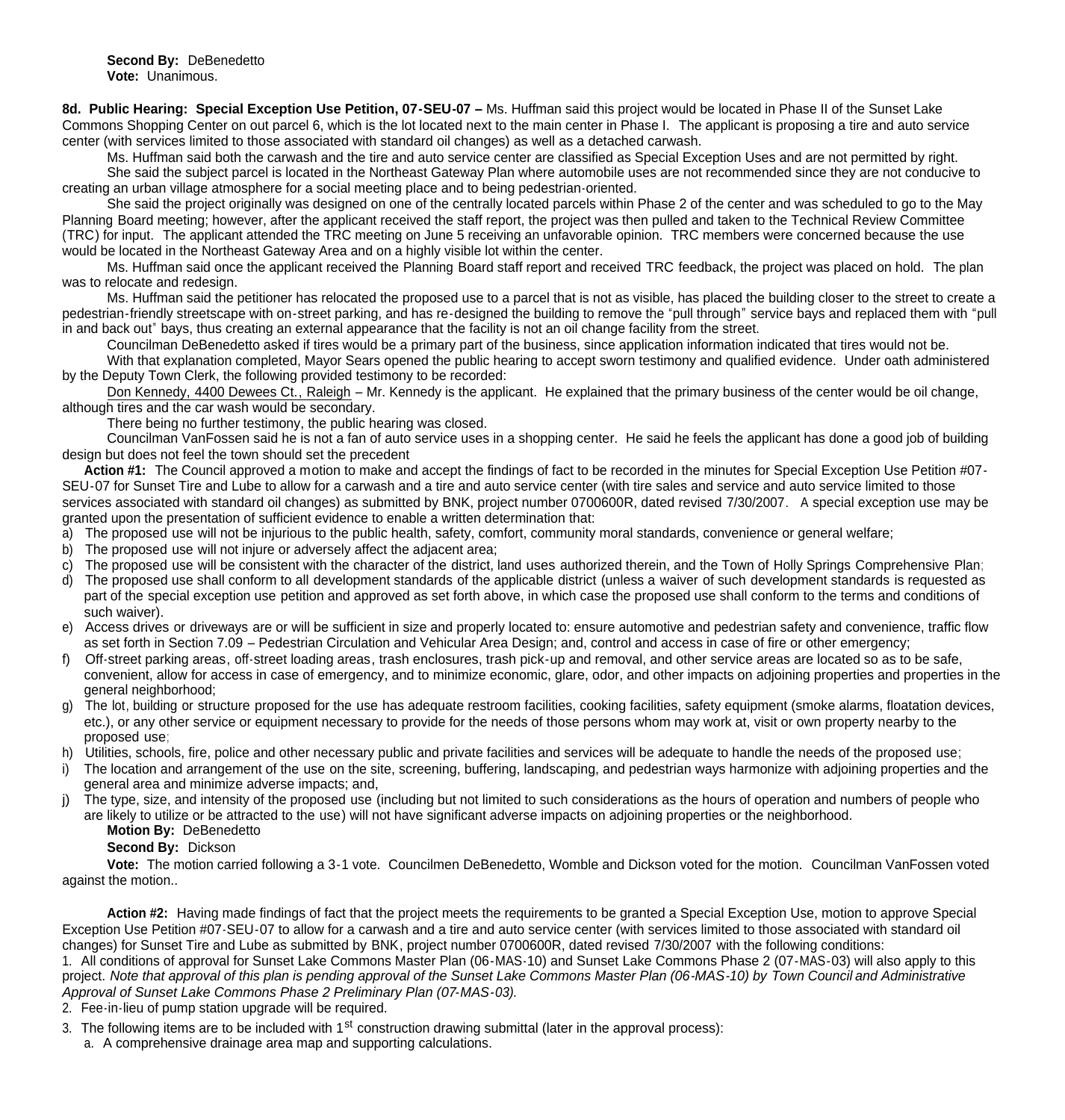4. Uses will be limited to a Tire and Auto Service Center (with tire sales and service and the auto service center limited to those services associated with standard oil changes) and a Carwash; no other related automobile services will be allowed.

5. Prior to submittal of Construction Drawings, Sunset Lake Commons Phase 2 preliminary plan (07-MAS-03) must be approved.

 **Motion By:** Dickson **Second By:** DeBenedetto

**Vote:** Unanimous.

*A copy of Special Exception Use application 07-SEU-07 entered into the record by the applicant and addressing the findings of facts is incorporated into these minutes as addendum pages.*

*Councilman DeBenedetto stated for the record that a phone conversation he had with the applicant did not play a role in his making findings of fact.* 

**8e. Public Hearing: Growth Plan Amendment, 07-GPA-03 –** Mr. Zawadski said the Town has received a request for a Growth Plan Amendment for two properties located at the intersection of Lockley Road and Sunset Lake Road. The two subject properties total 2.4 acres within the Northeast Gateway Plan and have a Business land use designation. The requested land use plan change is Medium Density Residential.

 He said during the draft of the Northeast Gateway Plan, staff felt that the highest and best use of these properties was business due to their proximity to a major road median break.

 He said since the requested growth plan amendment is not in conformance with the plan, the proposal was brought to the TRC on June 5 for review and discussion. During the meeting, the applicant expressed that the site was too small for a retail use and that traffic circulation was a concern due to the proximity of the property with the Sunset Lake Road intersection. As a result, TRC members requested that a traffic study be performed for the intersection based on a commercial use on this corner.

 Mr. Zawadski explained that with the additional information that was provided with the study, engineering staff determined that a service road or interconnectivity between all of the lots that front on Sunset Lake Road should not outlet on the Lassiter/Lockley loop road. This would not be advantageous due to the close proximity of the proposed drive to the intersection of Sunset Lake Road and the Lassiter/Lockley loop road (which would be a signalized intersection in the future) regardless of the zoning.

With that explanation completed, Mayor Sears opened the public hearing to accept input. The following comments were recorded: None. There being no input, the public hearing was closed.

 **Action:** The Council approved a motion to approve 10-Year Comprehensive Growth Plan Amendment 07-GPA-03 to change the future land use designation of 0.23 acres of Wake County PIN # 0659-89-7227 and 2.2 acres of Wake County PIN# 0659-88-7932 from Business to Medium Density Residential as submitted by Philip Culpepper.

**Motion By: VanFossen Second By:** Dickson **Vote:** Unanimous.

**8f. Public Hearing: Zoning Map Change Petition, 07-REZ-07 –** Mr. Zawadski said the Town has received a request for conditional use rezoning for two properties located at the intersection of Lockley Road and Sunset Lake Road. The two subject properties are located within the Northeast Gateway Plan area and had a Business land use designation until the Growth Plan was amended in previous action.

The properties are currently zoned R-20: Residential and are requested to be rezoned to R-10CU: Residential (see conditions below).

Mr. Zawadski said the applicant has requested the following condition be placed on the properties:

1. No detached single-family homes shall have slab on grade construction.

With that explanation completed, Mayor Sears opened the public hearing to accept input. The following comments were recorded: There being no further input, the public hearing was closed.

**Action #1:** The Council approved a motion to accept the following statement as true: "The requested zone map change from R-20 to R-10 is consistent with the Holly Springs 10-Year Comprehensive Growth Plan since the future land use plan map indicates this property as Medium Density Residential and the R-10 Residential District allows for development at a density up to 3.25 units per acre."

**Motion By:** VanFossen **Second By:** Womble **Vote:** Unanimous.

 **Action #2:** The Council approved a motion to approve zone map change petition #07-REZ-07 to change the zoning of .23 acres of Wake County PIN # 0659-89-7227 and 2.2 acres of Wake County PIN# 0659-88-7932 from R-20: Residential to R-10CU: Residential as submitted Philip Culpepper including the following developer commitments:

1. No detached single-family homes shall have slab on grade construction.

 **Motion By:** VanFossen **Second By:** Womble **Vote:** Unanimous.

**8g. Public Hearing: Zoning Map Change Petition, 07-REZ-12 –** Mr. Jones said the applicant is proposing to rezone 0.22 acres along Cotton Lane from R-15: Single Family to RMF-8 Multi Family Residential. The parcel is adjacent to recently rezoned property that was rezoned from R-15 to RMF-8. The parcel is located within the Village District Area Plan boundary, and that plan designates this area for attached residential.

With that explanation completed, Mayor Sears opened the public hearing to accept input. The following comments were recorded: None. There being no input, the public hearing was closed.

 **Action #1:** The Council approved a motion to accept and agree that the following statement is true: "The requested zone map change from R-15 to R-MF-8 is consistent with the Holly Springs Ten Year Comprehensive Growth Plan (The Village District Area Plan) since the Future Land Use Plan Map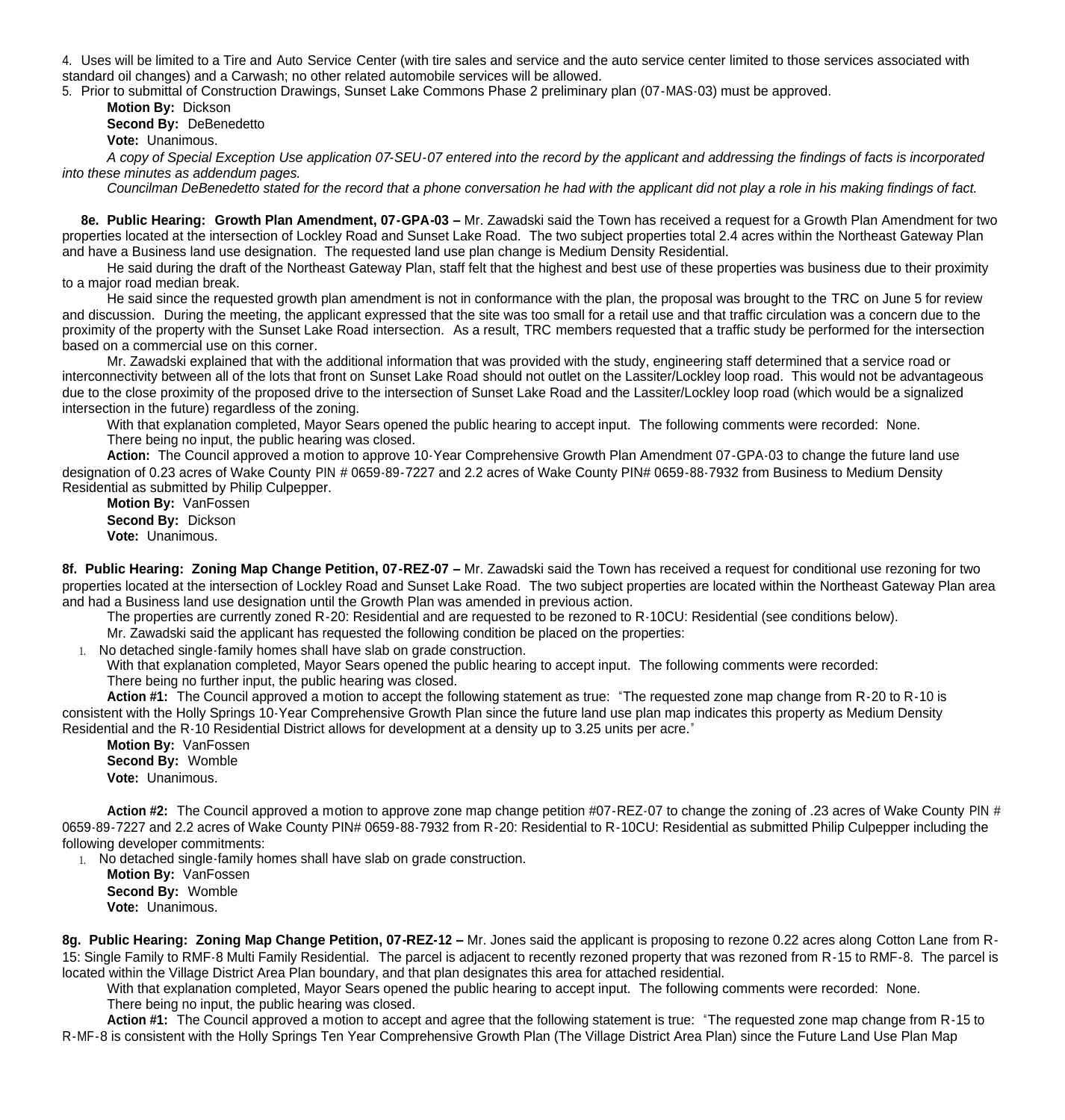indicates this property as Attached Residential Housing. R-MF-8 zoning designation will fit into the area. The requirements allowing for a multi-family zoning will be in conformance with its surroundings."

 **Motion By:** Dickson **Second By:** Womble **Vote:** Unanimous.

 **Action #2:** The Council approved a motion to approve Zone Map Change Petition #07-REZ-12 to change the zoning of a portion of #0648893501, as specified in the attached legal description, from R-15: Residential to RMF-8: Multi Family Residential as submitted by Douglas Ledson.

 **Motion By:** Dickson **Second By:** Womble **Vote:** Unanimous.

At this time, Mayor Sears asked the Town Attorney if he and Councilman VanFossen should recuse themselves from action on the Consent Agenda since one of the items is a budget amendment to monitor water usage through SCADA at the 12 Oaks Golf Course. He added that he and Councilman VanFossen are both under contract with the developers of 12 Oaks Subdivision.

The Town Attorney said recusal was not necessary since the topic of the agenda item was related to the Town's purchase of SCADA for its reclaimed water system and would have no financial significance for either of the Council members.

**9. Consent Agenda:** The Council approved a motion to approve all items on the Consent Agenda. The motion carried following a motion by Councilman DeBenedetto, a second by Councilman Womble and a unanimous vote. The following actions were affected:

9a. Minutes - The Council approved minutes of the Council's regular meetings held on June 19 and July 17, 2007.

 9b. Budget Report – The Council received a report of FY 2007-08 budget amendments #1 through #12 approved by the town manager. A c*opy of the budget amendment report is incorporated into these minutes as an addendum page.*

 9c. Budget Amendment, \$88,890 – The Council adopted amendments to the prior FY 2006-07 budget in the amount of \$88,890 to reclassify debt service payment. C*opies of the budget amendments are incorporated into these minutes as addendum pages.*

9d. Budget Amendment, \$30,000 – The Council adopted an amendment to the FY 2007-08 budget in the amount of \$30,000 to fund the necessary equipment, electrical and engineering services needed to add the ability to monitor water usage through SCADA at the 12 Oaks Golf Course. *A copy of the budget amendment is incorporated into these minutes as an addendum page.*

 9e. Resolution 07-36 – The Council adopted Resolution 07-36, a bank financing resolution for the installment purchase of vehicles. A c*opy of Resolution 07-36 is incorporated into these minutes as addendum pages.*

9f. Flint Point Lane - The Council approved to designate Flint Point Lane as a "No Parking" street near the fire station.

 9g. Western Wake Partnership Policy Advisory Committee – The Council approved a Western Wake Partnership Policy Advisory Committee recommendation to amend the inter-local agreement for the project. A c*opy of the Inter-local Agreement amendment is incorporated into these minutes as addendum pages.*

 9h. South Gateway Area Policy P-027– The Council adopted amendments to Policy Statement P-027 to add the new South Gateway Area Plan. A c*opy of Policy Statement P-027 is incorporated into these minutes as addendum pages.*

 9i. IT Department and Town Clerk's Office Reclassifications – The Council approved organizational changes in the IT Department and the Town Clerk's Office and authorized reclassifications and salary adjustments within existing budgets.

9j. Rescue Technician Reclassification – The Council approved reclassification of one of three Rescue Technician positions to that of firefighter.

**10a. Sunset Ridge, Lot 35R Variance** – Ms. Keefer said this request is for a variance to the Flood Damage Prevention Ordinance to construct a single family residential home and pool on lot 35R in the Sunset Ridge Subdivision, 4701 Shadow Ridge Ct.

 Ms Keefer explained that the Sunset Ridge Subdivision's plat was re-recorded in July 2003 and at that time the Town's Flood Damage Prevention Ordinance did not allow residential development in the 100-year floodplain; however, the ordinance did allow residential lot development in the 500-year floodplain.

 In May of 2006 the Town changed the ordinance to include the 500-year floodplain as an unbuildable area to limit the amount of flooding problems on new lots created in the Town. The recorded plat for this lot gives the appearance that there is enough buildable area outside of the 100-year floodplain and the Town of Holly Springs utility easement to construct a single family residence.

 After review of the proposed building permit application staff determined that there was a drainage feature and 500-year floodplain that existed on this property in addition to the sanitary sewer easement and the 100-year floodplain. The builder changed the proposed plot plan to remove development from the 100-year floodplain, which would bring the lot into compliance with the Flood Damage Prevention Ordinance that was in effect when the lot was rerecorded in 2003.

 The builder was unable to find another suitable location for the foundation of the home due to the topography of the lot, including a steep slope off of the road, a drainage feature running at the bottom of the slope perpendicular to the driveway, the location of the existing sanitary sewer line which is located in a utility easement in the middle of the property and the location of the 100-year floodplain located in the back of the property.

 In addition to obtaining the variance to the Flood Damage Prevention Ordinance from the Town Council, the builder must prove to the Town that the lot complies with the State of North Carolina, Neuse Buffer Regulations and the Town of Holly Springs Engineering Design and Construction Standards in respect to the drainage feature that will have to be crossed to access the proposed foundation location.

 She said because the Town Council has been established at the Appeal Board for the Flood Damage Prevention Ordinance, it shall hear and decide all requests for variance s from the requirements of this ordinance. A variance may be issued for development provided that it meets the variance requirements outlined in section 8-125 of the Flood Damage Prevention Ordinance.

 The appeal board shall consider all technical evaluations, all relevant factors, all standards specified in other sections of this ordinance and the following factors provided in a written report provided by the property owner or their authorized agent in the variance application. Responses to the findings of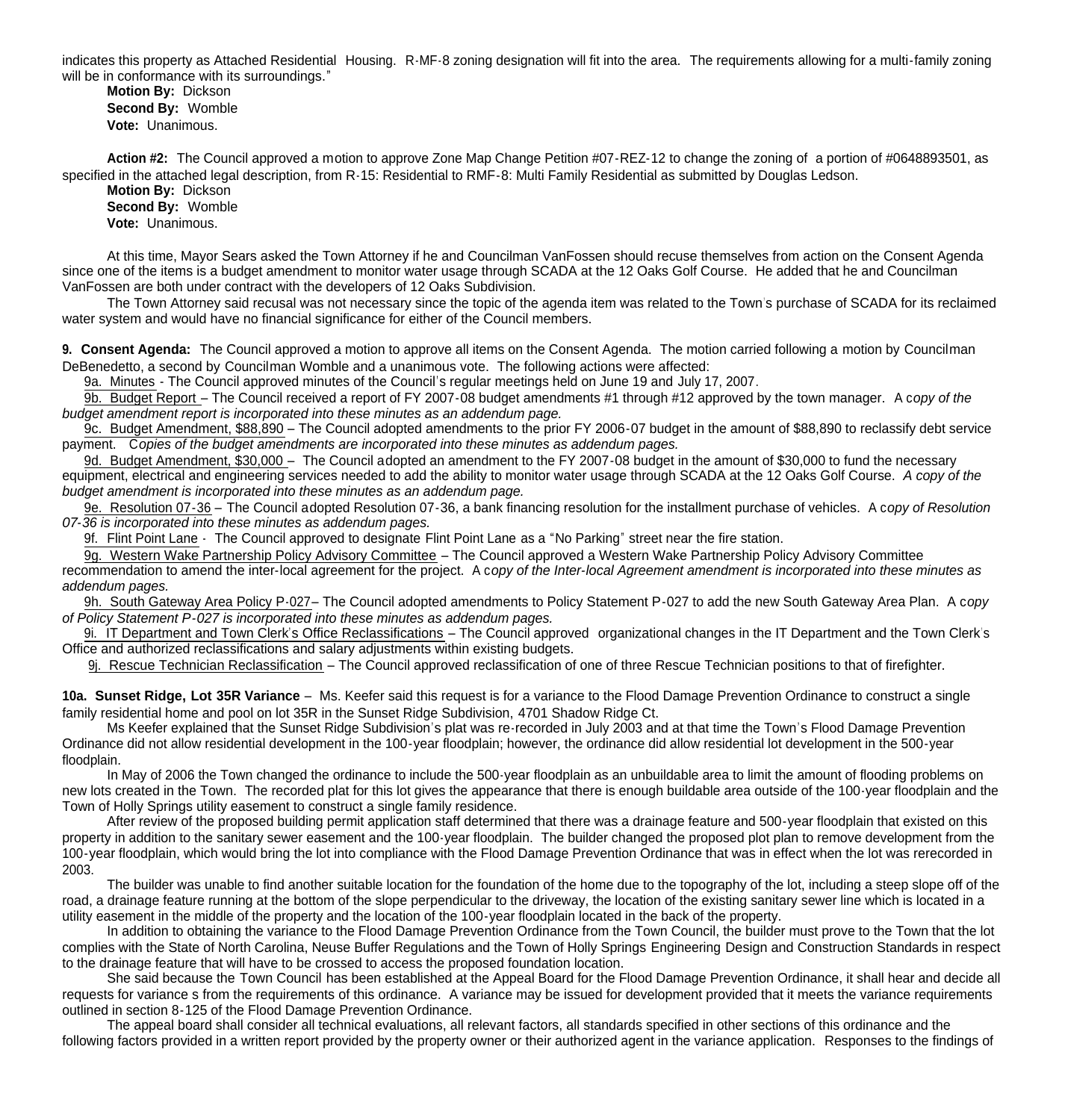fact have been provided by the applicant, she added.

- (1) The danger that materials may be swept onto other lands to the injury of others;
- (2) The danger to life and property due to flooding or erosion damage;
- (3) The susceptibility of the proposed facility and its contents to flood damage and the effect of such damage on the individual owner;
- (4) The importance of the services provided by the proposed facility to the community;
- (5) The necessity to the facility of a waterfront location as defined under Sec. 8-85 of this ordinance as a functionally dependant facility, where applicable;
	- (6) The availability of alternative locations, not subject to flooding or erosion damage, for the proposed use;
	- (7) The compatibility of the proposed use with existing and anticipated development;
	- (8) The relationship of the proposed use to the comprehensive plan and floodplain management program for that area;
	- (9) The safety of access to the property in times of flood for ordinary and emergency vehicles;

 (10) the expected heights, velocity, duration, rate of rise, and sediment transport of the floodwaters and the effects of wave action, if applicable, expected at the site; and

 (11) the costs of providing governmental services during and after flood conditions including maintenance and repair of public utilities and facilities such as sewer, gas, electrical and water systems, and streets and bridges.

 Ms. Keefer said upon consideration of the factors listed above and the purposes of the Flood Damage Prevention Ordinance, the appeal board may attach such conditions to the granting of variances as it deems necessary to further the purposes of the ordinance. Staff recommends the approval of the variance to the Flood Damage Prevention Ordinance with the following conditions of approval as listed below:

- 1.) This variance is to allow encroachment into the 500-year floodplain only, structures including but not limited to the residential home and the pool can not be located in the 100-year floodplain or the regulated Floodway.
- 2.) Documentation must be provided to the Town that the North Carolina, Department of Environment and Natural Resources, Division of Water Quality has issued approval or variance for the construction of a single family residence and a pool in the Neuse River Buffer or removed the Neuse River Buffer designation from this property.
- 3.) If applicable, a Nationwide 404 Permit and 401 Certification must be obtained prior to issuance of the building permit.
- 4.) The lowest finished floor elevation and utilities of the single family residence and the pool's mechanics must meet all building code requirements in respect to the Town's minimum freeboard requirements.
- 5.) The storm drainage for the proposed driveway must be designed to meet Town Engineering Design and Construction Standards.

 Ms. Keefer said the Flood Damage Prevention Ordinance required the following conditions to variance to be met in order for the Appeal Board to approve the variance. The following conditions for variances are listed and comments have been outlined below.

(1) This variances shall not be issued when the variance will make the structure in violation of other Federal, State, or local laws, regulations, or ordinances.

*Approval must be obtained from the North Carolina Division of Water Quality to construct the pool and pool house in the Neuse River Buffer located on the property and obtain 404/401 permits if applicable.*

(2) Variances shall not be issued within any designated floodway or non-encroachment area if the variance would result in any increase in flood levels during the base flood discharge.

*There is no designated floodway or non-encroachment area present on this lot. This variance will not result in any increase in the flood levels during the base flood discharge.* 

(3) Variances shall only be issued upon a determination that the variance is the minimum necessary, considering the flood hazard, to afford relief.

*This home can not be relocated on the lot to provide less impact to the floodplain and meet other building requirements.*

(4) Variances shall only be issued prior to development permit approval.

*The variance will be required prior to issuance of a building permit.* 

(5) Variances shall only be issued upon:

i) a showing of good and sufficient cause;

 *There are no better locations available for construction of a single family residential structure and accessory structures on this property.* 

ii) a determination that failure to grant the variance would result in exceptional hardship; and

 *Failure to grant the variance would result in exceptional hardship to the current property owner and the contractor due to the amount of resources used to purchase and plan for the development of the lot that has been platted in 2003.*

iii) a determination that the granting of a variance will not result in increased flood heights, additional threats to public safety, or extraordinary public expense, create nuisance, cause fraud on or victimization of the public, or conflict with existing local laws or ordinances;

 *Since the proposed development is located outside of the designated floodway there is no increase in the flood heights because the fill of this area has been taken into account when determining the width of the designated floodway in this area.*

**Action #1:** The Council approved a motion to accept the following findings of fact to be recorded in the minutes:

- (1) The danger that materials may be swept onto other lands to the injury of others;
- (2) The danger to life and property due to flooding or erosion damage;
- (3) The susceptibility of the proposed facility and its contents to flood damage and the effect of such damage on the individual owner;
- (4) The importance of the services provided by the proposed facility to the community;
- (5) The necessity to the facility of a waterfront location as defined under Sec. 8-85 of this ordinance as a functionally dependant facility, where applicable;
- (6) The availability of alternative locations, not subject to flooding or erosion damage, for the proposed use;
- (7) The compatibility of the proposed use with existing and anticipated development;
- (8) The relationship of the proposed use to the comprehensive plan and floodplain management program for that area;
- (9) The safety of access to the property in times of flood for ordinary and emergency vehicles;
- (10) the expected heights, velocity, duration, rate of rise, and sediment transport of the floodwaters and the effects of wave action, if applicable, expected at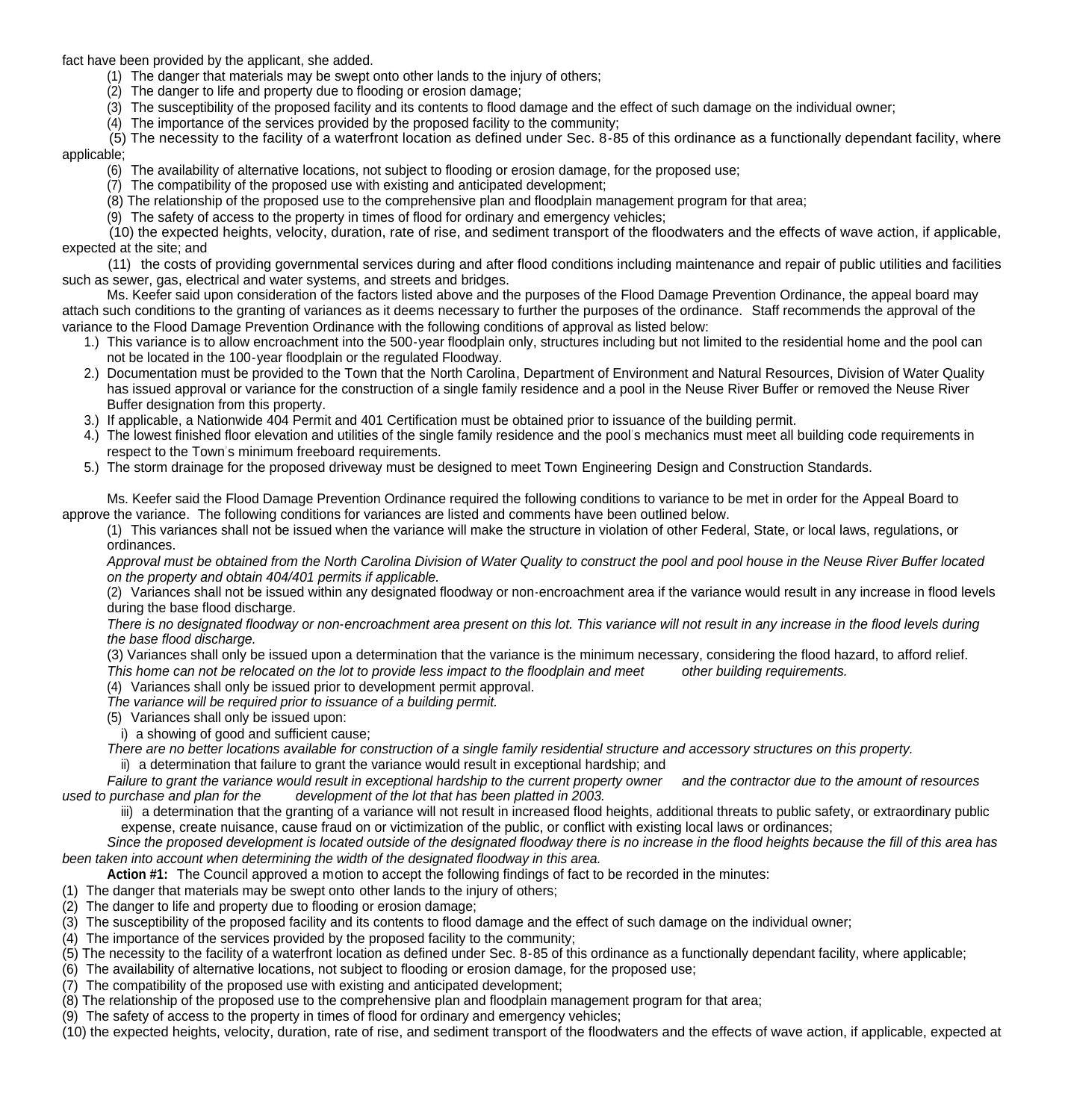the site; and

(11) the costs of providing governmental services during and after flood conditions including maintenance and repair of public utilities and facilities such as sewer, gas, electrical and water systems, and streets and bridges.

 **Motion By:** Dickson **Second By:** VanFossen **Vote:** Unanimous.

 **Action #2:** The Council approved a motion to approve a variance to the Flood Damage Prevention Ordinance for lot 35R in the Sunset Ridge Subdivision, 4701 Shadow Ridge Ct. to construct a single-family home and pool on the property with the following conditions of approval:

1) This variance is to allow encroachment into the 500-year floodplain only, structures including but not limited to the residential home and the pool cannot be located in the 100-year floodplain or the regulated Floodway

2) Documentation must be provided to the Town that the North Carolina, Department of Environment and Natural Resources, Division of Water Quality has issued approval or variance for the construction of a single-family residence and a pool in the Neuse River Buffer or removed the Neuse River Buffer designation from this property.

3) If applicable, a Nationwide 404 Permit and 401 Certification must be obtained prior to issuance of the building permit.

4) The lowest finished floor elevation and utilities of the single family residence and the pool's mechanics must meet all building code requirements in respect to the Town's minimum freeboard requirements.

5) The storm drainage for the proposed driveway must be designed to meet Town Engineering Design and Construction Standards.

 **Motion By:** VanFossen **Second By:** Womble **Vote:** Unanimous.

**10b. Gable Ridge Culvert –** Ms. Sudano reported that this agenda item needs to be tabled.

 **Action:** The Council approved a motion to table the item.  **Motion By:** VanFossen **Second By:** DeBenedetto **Vote:** Unanimous.

**10c. Decorative Street Signs and Posts Policy –** Ms. Sudano said staff requests a proposed amendment to the Town's policy on Specialty Traffic Control and Street Name Signs and Posts to allow decorative or "specialty" signage for new streets. Only one style of decorative street signs and traffic signs would be allowed, and developers would have to pay added installation and material costs.

 She said in addition developers would have to set up homeowner associations and covenants that obligate the residents of the developments where the decorative signs are installed to pay for ongoing maintenance and replacements. This policy statement is consistent with the Town's policy statement on decorative street lighting, she added.

 **Action:** The Council approved a motion to amend the town's policy P-011, Specialty Traffic Control and Street Name Signs and Posts, enacting in its place P-011.1.

**Motion By:** Womble **Second By:** DeBenedetto

**Vote:** Unanimous.

*A copy of Policy Statement P-11.1 Specialty Traffic Control and Street Name Signs and Posts is incorporated into these minutes as addendum pages.* 

**10d. Stonemont IRA** – Ms. Sudano said that on August 21, the Town Council approved a development plan for Stonemont Subdivision. One of the conditions of approval was that downstream off-site sewer would have to be completed to Union Ridge (a downstream development). This is a typical development condition when one development is upstream of another that has not yet been built, she explained.

 She said since the time of Stonemont approval, the developer of Stonemont has advised the Town that the developer of Union Ridge has no schedule to install the downstream sewer any time soon. He has requested permission to install a pump station and associated infrastructure with his development. The station would be sized to accommodate up to 50% of future development upstream of Stonemont, as opposed to the full basin. This is because it is staff's opinion that the downstream pump station and other infrastructure would be installed before 100% development, she added.

 Ms. Sudano said that, in accordance with Town policy, the developer of Stonemont is eligible for oversizing reimbursement from development fees for the oversized portion of the pump station, force main, and internal gravity lines. The amount of credit that the developer is eligible for – based upon engineer's cost opinions – is \$101,100. This translates to a maximum amount of credit that could be granted of \$101,100 plus 10%, or \$112,210

She said the credits would be from sewer acreage fees and sewer capacity replacement fees for the Stonemont project, which total \$549,400.

Action: The Council approved a motion to enter into an Infrastructure Reimbursement Agreement with the developer of Stonemont to cover oversizing of sewer infrastructure.

**Motion By:** VanFossen **Second By:** Womble **Vote:** Unanimous A c*opy of the Stonemont Infrastructure Reimbursement Agreement is incorporated into these minutes as addendum pages.*

**11. Other Business:** Councilman Womble suggested a motion that the town provide a fact sheet supporting needs for additional schools and setting a meeting with the Wake County Board of Education to discuss these needs. He said the county should look at obtaining land for future school sites.  **Action:** The Council approved a motion to provide the Wake County Board of Education with information about the growing need for schools in Holly